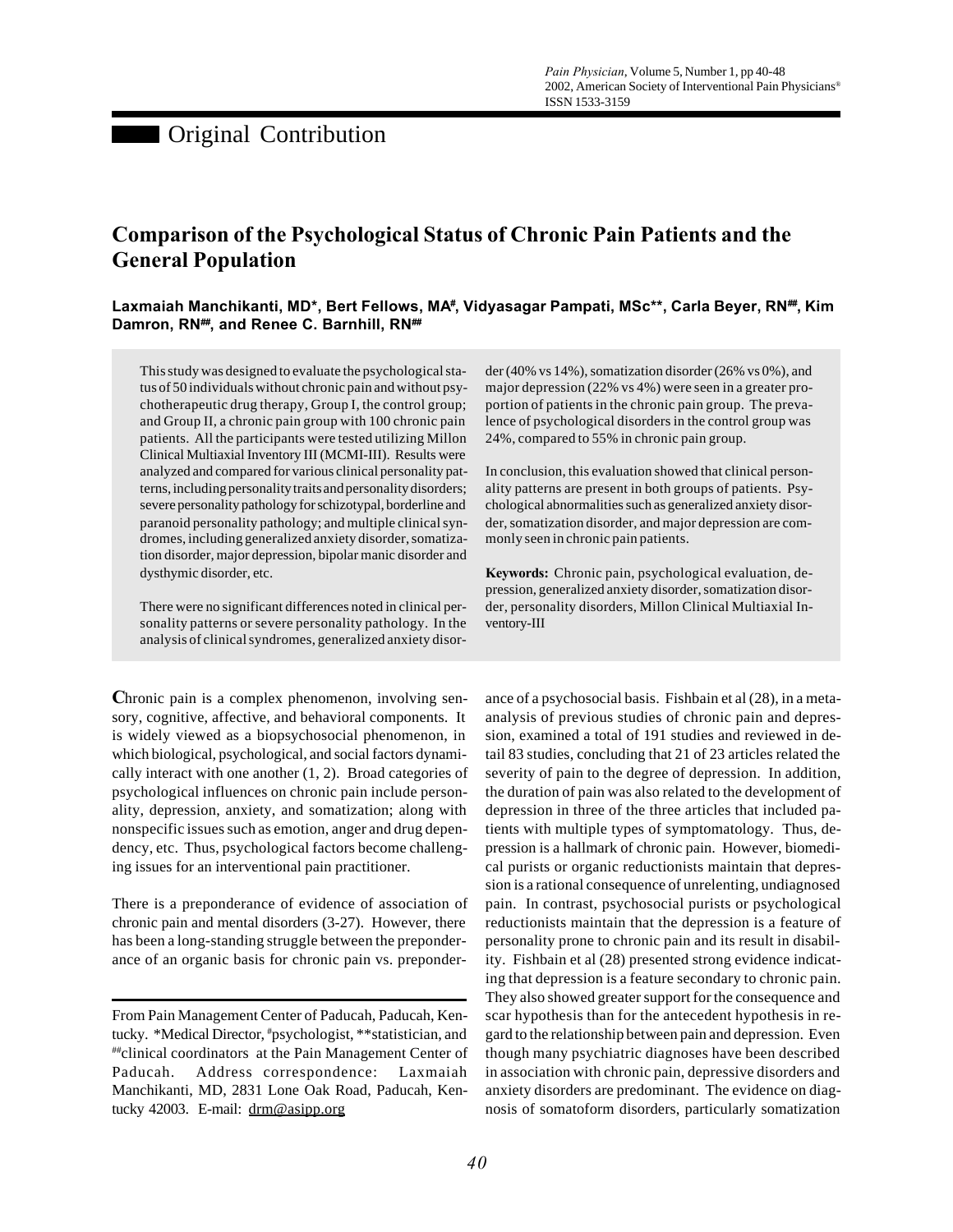#### disorder, is conflicting (3, 4, 7, 29-31).

A considerable amount of research has been devoted to profiling the psychological and behavioral characteristics of chronic pain patients using numerous psychological instruments (32). These include, but are not limited to, measures of personality, mood, less ability in coping, and pain impact. Ideally, patient evaluation of psychological profiles should be useful for classifying individual patients, determining treatment strategies, and predicting treatment response, apart from developing a better understanding of the psychological mechanisms mediating the chronic pain experience.

The clinical results of interventional procedures are often mediated by several factors in addition to physical illness, including the patient's emotional status, social environment, lifestyle, and incentive for improvement. Many of these factors have been shown to be predictive of poor surgical outcome (33). However, Carragee (34) showed that psychological screening seems to be most useful in those patients with lesser degrees of disc pathologic findings, longer disability, and confounding economic issues.

Assessment of psychological status is achieved using interviews and self-report instruments. Ideally, psychological evaluation is performed by a trained psychologist or a psychiatrist with interview and utilization of self-report instruments. This requires identification of the patients requiring the services of a psychologist or a psychiatrist and availability of psychiatrists and psychologists interested in pain management in the community, and final feasibility rests on financial resources. The comprehensive psychological interview and evaluation are extensive and expensive, not covered by many insurers, resulting in practical problems for interventional pain physicians. Clinical trials have established the efficacy of antidepressant medications and specific psychotherapies for depressive psychiatric and primary care patients when care is provided by trained research personnel or under standarized protocols (35-40).

Comprehensive psychological evaluation is performed only by mental health professionals including psychologists and psychiatrists. Similarly, the Minnesota Multiphasic Personality Inventory (MMPI) also should be administered under the supervision of a clinical psychologist. Further, the MMPI-II profile of a patient in pain has significantly different meaning than the identical test profile of a person who presents with primary symptoms other than pain. Thus, MMPI-II administration requires experience to properly

use the test, with specific and advanced training in pain psychology. In addition, various other tests have also been utilized with increasing frequency in interventional pain management. There are multiple instruments which can be used by physicians, nurses, and other qualified clinicians, along with psychologists and psychiatrists.

The Millon Clinical Multiaxial Inventory (MCMI) is an evolving assessment tool. Numerous features are distinguished in the MCMI-III from other inventories, including its relative brevity, its theoretical anchoring, its structural characteristics, and the use of a three-stage validation framework. The MCMI-III may be used by psychologists and other qualified mental health professionals in clinical or counseling settings where individuals are being evaluated for emotional, behavioral or interpersonal difficulties. It can be used to assess clinical and personality disorders and to guide treatment decisions by providing an integrated picture of personality characteristics and clinical syndromes. The *MCMI-III Manual* states that individuals who use the MCMI and its associated reports or supervise its use should have sufficient background in tectologic and psychometric methods, and clinical practice and theory to understand test manuals. However, the *MCMI-III Manual* also states that uses of the Millon computer-based reports register high levels of satisfaction with their overall quality and with their correspondence to independently derive with clinical observations and judgments. It is cautioned, nevertheless, that clinicians who use the interpretative report should not be lulled over time into uncritical acceptance; they should routinely compare the statements generated against independent clinical evidence (41). However, the findings of recent investigations into the validity of MCMI interpretative reports provide strong evidence that ratings of its accuracy are higher than can be accounted for by the Barnum effect or the computer-generated format (41-44). Considering the fact that many chronic pain patients suffer with mental disorders, their comprehensive evaluation is not feasible; and psychological evaluation has not been conducted in patients presenting in an interventional pain medicine setting and compared to a nonpatient population, specifically utilizing a screening evaluation. Hence, this screening evaluation was undertaken to evaluate the psychological status of chronic pain patients involved in an interventional pain medicine setting and to compare them with individuals without history of chronic pain or a psychotherapeutic drug therapy, present or past, utilizing a standarized major psychological instrument the MCMI-III. The purpose of the study was to see if patients presenting to an interventional pain medicine setting are different from normal individuals without pain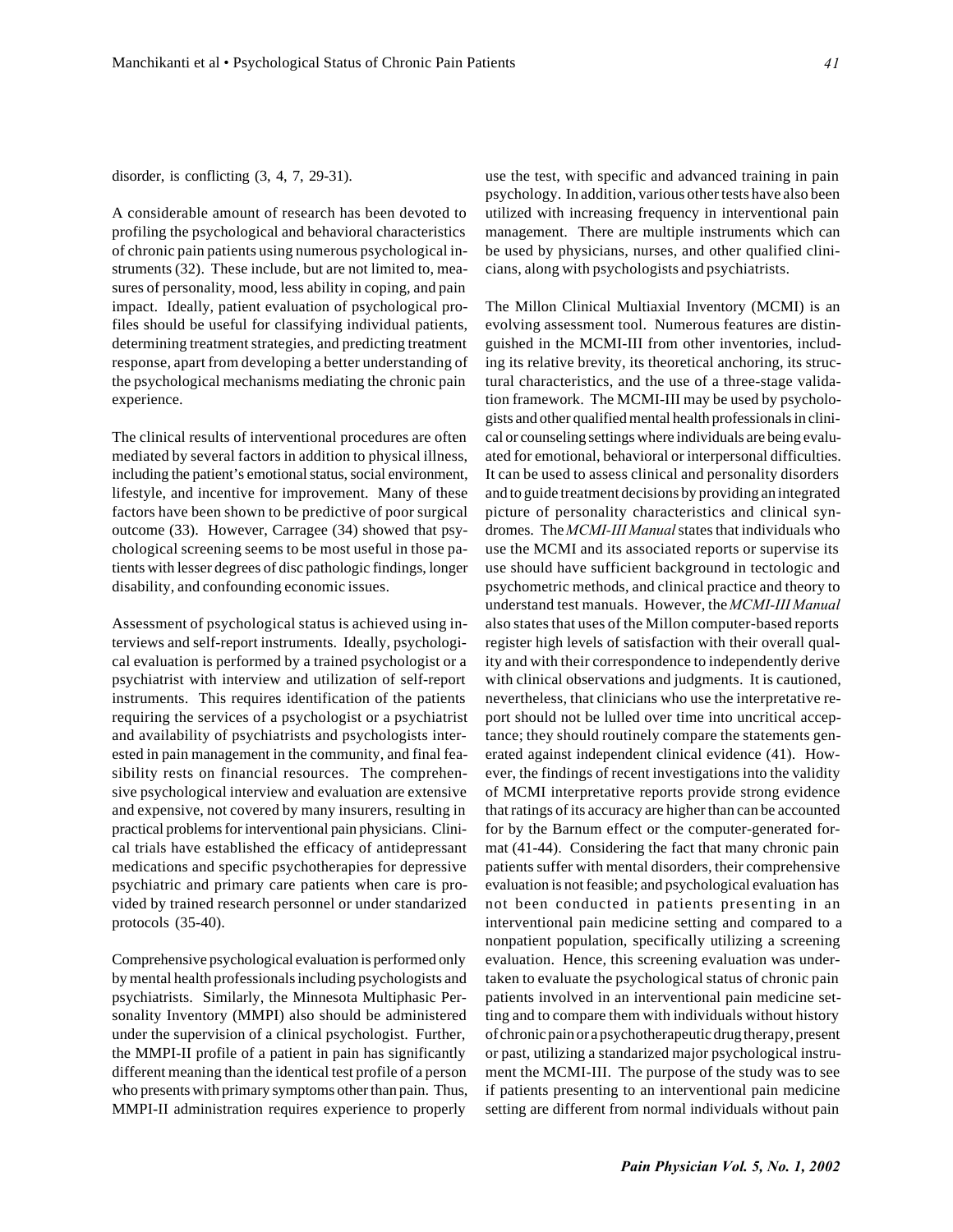|                          | <b>Personality Traits</b> |            | <b>Personality Disorders</b> |            |
|--------------------------|---------------------------|------------|------------------------------|------------|
|                          | <b>Group I</b>            | $Group$ II | <b>Group I</b>               | $Group$ II |
| Compulsive               | 22%                       | 12%        | 16%                          | 10%        |
| Histrionic               | 10%                       | 12%        | 24%                          | 9%         |
| Narcissistic             | 10%                       | 5%         | 4%                           | 4%         |
| Dependent                | 2%                        | 11%        | 12%                          | 10%        |
| Avoidant                 | 2%                        | 7%         | $2\%$                        | 10%        |
| Schizoid                 | 0%                        | 2%         | 2%                           | 9%         |
| Negativistic             | 2%                        | 9%         | 0%                           | 3%         |
| Sadistic                 | 2%                        | 2%         | 0%                           | 1%         |
| Antisocial               | 2%                        | 2%         | 0%                           | 2%         |
| Masochistic              | $0\%$                     | 1%         | 0%                           | 0%         |
| At least One abnormality | 62%                       | 62%        | 42%                          | 50%        |

### **Table 1**: *Clinical personality patterns*

Group I - Control Group II - Chronic Pain

and also to evaluate the feasibility of the MCMI-III as a screening test for patients undergoing interventional pain procedures.

#### **METHODS**

This study was designed to evaluate the psychological status of 50 individuals without chronic pain and psychotherapeutic drug therapy (Group I), the control group; and Group II, or a group of 100 chronic pain patients presenting to one private interventional pain management practice in a nonuniversity setting. The control group was recruited from a nonpain patient population of employees, their spouses, and relatives, by posting a notice at the center. Patients younger than 18 years or older than 90 years, those who had had pain for less than 6 months, and those who were unable to undergo psychological evaluation and testing were excluded from the pain patient group. In the control group, if the patients suffered with any type of pain, chronic or acute, were on any psychotherapeutic drugs, and had had any history of major psychological problems in the past, or received any type of psychological management, they were excluded. There was no remuneration for any of the participants.

Patients in both groups, Group I, the control group, with no pain and Group II, the chronic pain group, were evaluated with the MCMI-III. It was given to all participants in both groups, along with an explanation of the nature of the test and utilization of the data for purposes of publication. Patients in Group II also understood that the results would be utilized in their management. One hundred consecutive patients who met inclusion criteria and agreed to participate were included in Group II.

Following completion of the study, data were analyzed for various aspects by a statistician without knowledge of who the participants were. Data were recorded on a database using Microsoft Access®, the SPSS version 9.0 statistical package. This package was used to generate the frequency tables, and the chi-squared statistic was used to test the significance difference between groups, Fischer's exact test was used wherever expected value was less than five. Results were considered statistically significant if the *p* value was less than 0.05.

#### **RESULTS**

There were no differences noted in the participant characteristics of age or gender.

#### *Personality Patterns*

As shown in Table 1, personality patterns (traits, and disorders) were analyzed for schizoid, avoidant, dependent, histrionic, narcissistic, antisocial, sadistic, compulsive, negativistic, and masochistic characteristics. No significant differences were identified among groups.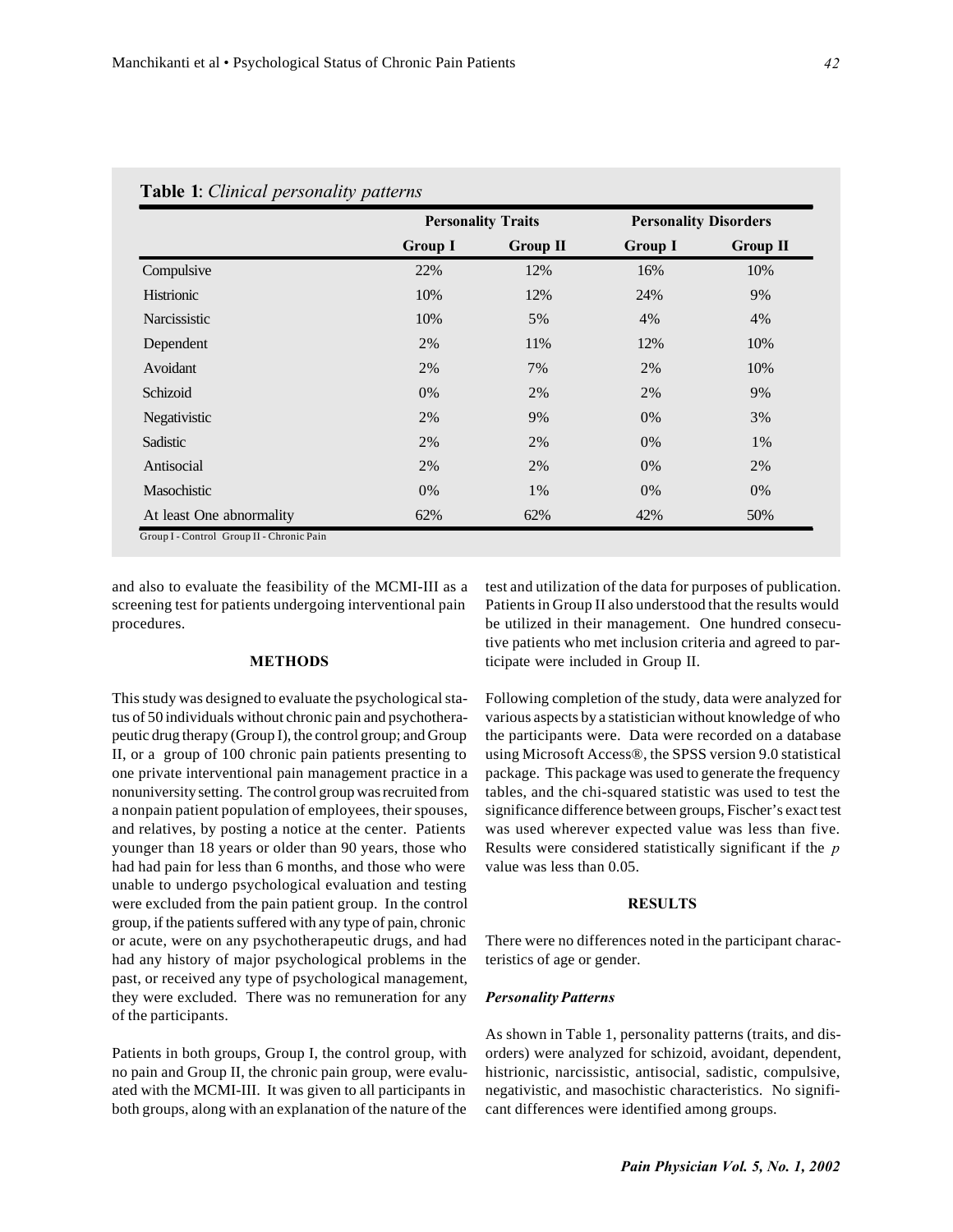| <b>Table 2.</b> Severe personality pathology |                 |  |  |  |
|----------------------------------------------|-----------------|--|--|--|
| <b>Personality Pathology</b>                 |                 |  |  |  |
| <b>Group I</b>                               | <b>Group II</b> |  |  |  |
| 6%                                           | 16%             |  |  |  |
| 4%                                           | 11\%            |  |  |  |
| 2%                                           | 7%              |  |  |  |
| 12%                                          | 31%             |  |  |  |
|                                              |                 |  |  |  |

Group I - Control Group II - Chronic Pain

Table 2 shows severe personality pathology, without significant differences among groups.

#### *Clinical Syndromes*

The MCMI-III denotes clinical syndromes, as well as severe clinical syndromes. While thought disorder, major depression and delusion disorder are considered as severe clinical syndromes; anxiety disorder, somatoform disorder, bipolar manic disorder, dysthymic disorder, alcohol dependence, drug dependence, and post-traumatic stress were considered as clinical syndromes. However, in the category of severe clinical syndromes, including thought disorder, major depression and delusion disorder, only major depression was of any importance. Hence, the results of clinical syndromes and severe clinical syndromes were combined, with the addition of major depression to clinical syndromes and elimination of thought disorder and delusional disorder, which were present in only 1% of the patients in Group II.

As shown in Table 3, a significantly greater proportion of patients in Group II presented with generalized anxiety disorder (40%), somatization disorder (26%), and major depression (22%).

## **DISCUSSION**

Patients with chronic pain compared to patients without pain or psychotherapeutic drug therapy showed no significant differences in terms of clinical personality patterns or severe personality pathology. However, significant differences were noted, with the clinical syndromes consisting of a triad of generalized anxiety disorder, major depression, and somatization disorder. In addition, only 24% of the normal population presented with a diagnosable mental disorder using the MCMI, in contrast to 55% of the population suffering with chronic pain. The goal of the study was to describe the association between mental dis-

|  |  | Table 3. Clinical syndromes |  |
|--|--|-----------------------------|--|
|--|--|-----------------------------|--|

| <b>Clinical Syndrome</b> |                         |  |
|--------------------------|-------------------------|--|
|                          | <b>Group I</b> Group II |  |
| 14%                      | $40\% *$                |  |
| $0\%$                    | $26\% *$                |  |
| 4%                       | $22%$ *                 |  |
| 4%                       | 2%                      |  |
| $0\%$                    | 5%                      |  |
| 2%                       | 2%                      |  |
| $0\%$                    | 2%                      |  |
| 14%                      | $51\%$ *                |  |
|                          |                         |  |

orders and chronic pain in an interventional pain medicine setting.

Polatin et al (23) in evaluating the relationship of psychopathology and chronic low back pain in 200 patients, showed that depressive disorders accounted for 49% of current prevalence and 68% of lifetime prevalence in chronic low back pain patients; whereas anxiety disorders were present in 15% of the patients, with substance abuse disorders in 19%. Kramlinger et al (45) showed current major depressive rates as 25%, which was definite, and 39% with a probable evidence. Manchikanti et al (24) in evaluating 200 low back pain patients in an interventional pain management setting, showed that 65% of the patients presented with one or more psychological abnormalities, excluding personality traits or disorders. They also reported generalized anxiety disorder in 49% of the patients, depressive disorders in 53% of the patients, and somatization disorder in 34% of the patients. Apart from clinical disorders such as depression, generalized anxiety disorder and somatization disorder, the influence of personality on pain experience has long interested clinicians working with individuals having chronic pain (46). Many early theories of chronic pain also maintained that personality played an important role in the development and maintenance of chronic pain conditions (47-51). The early psychological literature on chronic pain focused on the relationship of personality to pain, and significant writings about personality and pain were based on a model of personality that emphasized the influence of personality traits or dispositions that are present not only in chronic pain patients, but also in the population at large (46).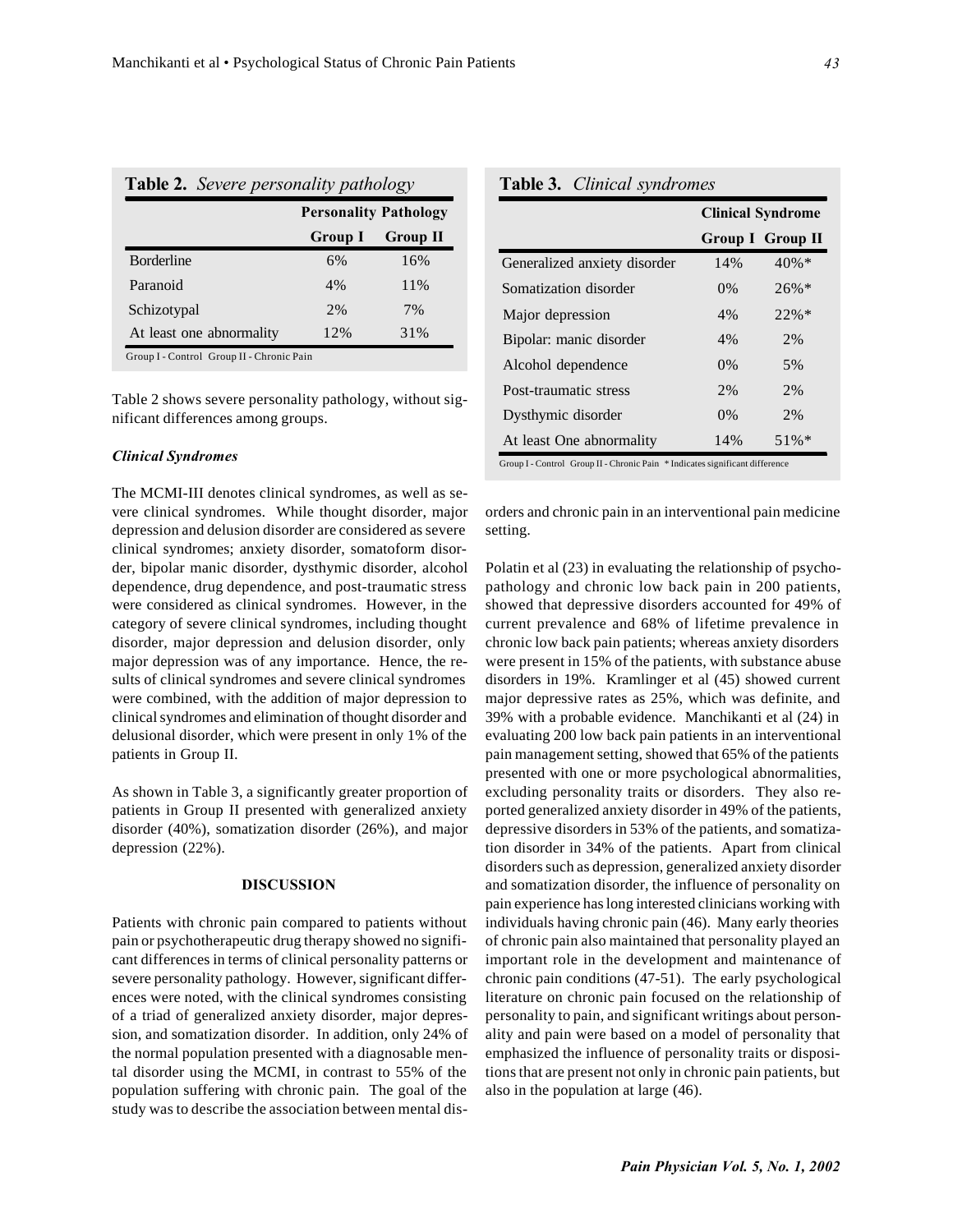The present study sought to compare the psychological status of patients suffering with chronic persistent pain with that of individuals without pain. Surprisingly, our results showed that various types of personality patterns and personality disorders were not significantly different in the two groups of patients. Thus, it is difficult to associate personality pattern or pathology with chronic pain. It is possible that the role of personality patterns, disorders or pathology in chronic pain, specifically in the interventional pain management setting, is unclear and, at best, only hypothetical.

The incidence of generalized anxiety disorder in 40% of patients in the present study is similar to the results of generalized anxiety disorder in our previous evaluation of low back pain patients with 49% incidence (24). However, Polatin et al (23) showed anxiety disorders to be present only in 15% of patients. The 14% incidence of anxiety disorder in the present study in the control group is also similar to the incidence of 13% in a population in the 18 to 54 age group in the US population (52). Asmundson et al (53) also showed that only 18% of the patients with chronic musculoskeletal pain were diagnosed with a current anxiety disorder. Atkinson et al (15) however, comparing patients with low back pain to a matched sample of pain-free men, found that the chronic pain groups had significantly higher lifetime prevalence rates of major anxiety disorder of 31% vs. 14%, which is similar to results in this study.

Depressive disorder was shown to be present in 26% of the population with chronic pain (major depression 22%, dysthymia 2% and bipolar manic disorder 2%), whereas it was present in only 8% of individuals without chronic pain (major depression 4%, dysthymia 0%, and bipolar manic disorder 4%). Statistics show that approximately 10% of the US population age 18 and older has a depressive disorder, whereas 5% suffer with major depression (54-56). The results in pain patients were similar to the previous reports of Fishbain et al (28), with presence of depression in 30% of the patients; to our previous results in low back pain patients, with an incidence of 23% (24), and to those of Magni et al (25), with findings of depression in 18% of patients. However, the results showed a lesser incidence compared to the previous findings of Polatin et al (23), showing the presence of major depressive disorder in 49% of the population, in patients with low back pain.

Similar to anxiety disorders and depression, somatization disorder appears to be common in chronic pain patients. Somatization disorder is not only a complex disorder, but also a complicated and controversial psychiatric diagno-

sis. Aronoff et al (57) questioned the validity of pain disorder in somatization disorder as diagnostic entities. Patients with a tendency towards somatization may present to physicians hoping to obtain medical attention and symptomatic treatment. This tendency essentially begins in childhood and is believed to account for a significant proportion of medical care utilization in adults. Fink et al (58) showed that between 22% and 58% of the consecutive patients in primary care fulfill the diagnostic criteria for a somatization disorder. Katon et al (59) diagnosed somatization disorder in 16% of the patients. In our previous evaluation (24), we showed that somatization disorder was present in 34% of the patients, with no significant difference between men and women in patients who were suffering with chronic low back pain. Our present results of 26% incidence of somatization disorder in chronic pain patients is somewhat similar to some studies, whereas it is lower than in other studies.

As a whole, our data does not support correlation between personality features, disorders, pathology and chronic pain. However, it supports the association between chronic pain and multiple psychological disorders, including generalized anxiety disorder, major depression, and somatization disorder. Obviously, in a significant number of patients, there is a physical problem associated with an emotional issue. Thus, we recommend that patients presenting with chronic pain to an interventional pain management setting must undergo psychological evaluation evaluating three dimensions, namely, generalized anxiety disorder, depression and somatization disorder.

Our study may be criticized for not depending on provider evaluation for screening purposes; omitting clinical interview by a psychologist; and, finally, utilizing a single selfreporting instrument. We argue that much of the information obtained in pain management, including the information obtained from comprehensive pain questionnaires, even though exhaustive, is not sufficient to evaluate psychological condition of a chronic pain patient. Further, it is sobering to note that Waddell and Turk (60), while emphasizing the importance of psychological evaluation, asserted that psychological diseases cannot be assessed reliably by general physicians vs surgeons vs clinical impression. Waddell further stated that, in spite of his extensive research experience in the field of low back pain management and diagnosis, when he compared his rating of depression from his general clinical interview with the patient's score on a psychological questionnaire evaluating major depressive symptoms, his clinical judgment was hopelessly "inaccurate" (60).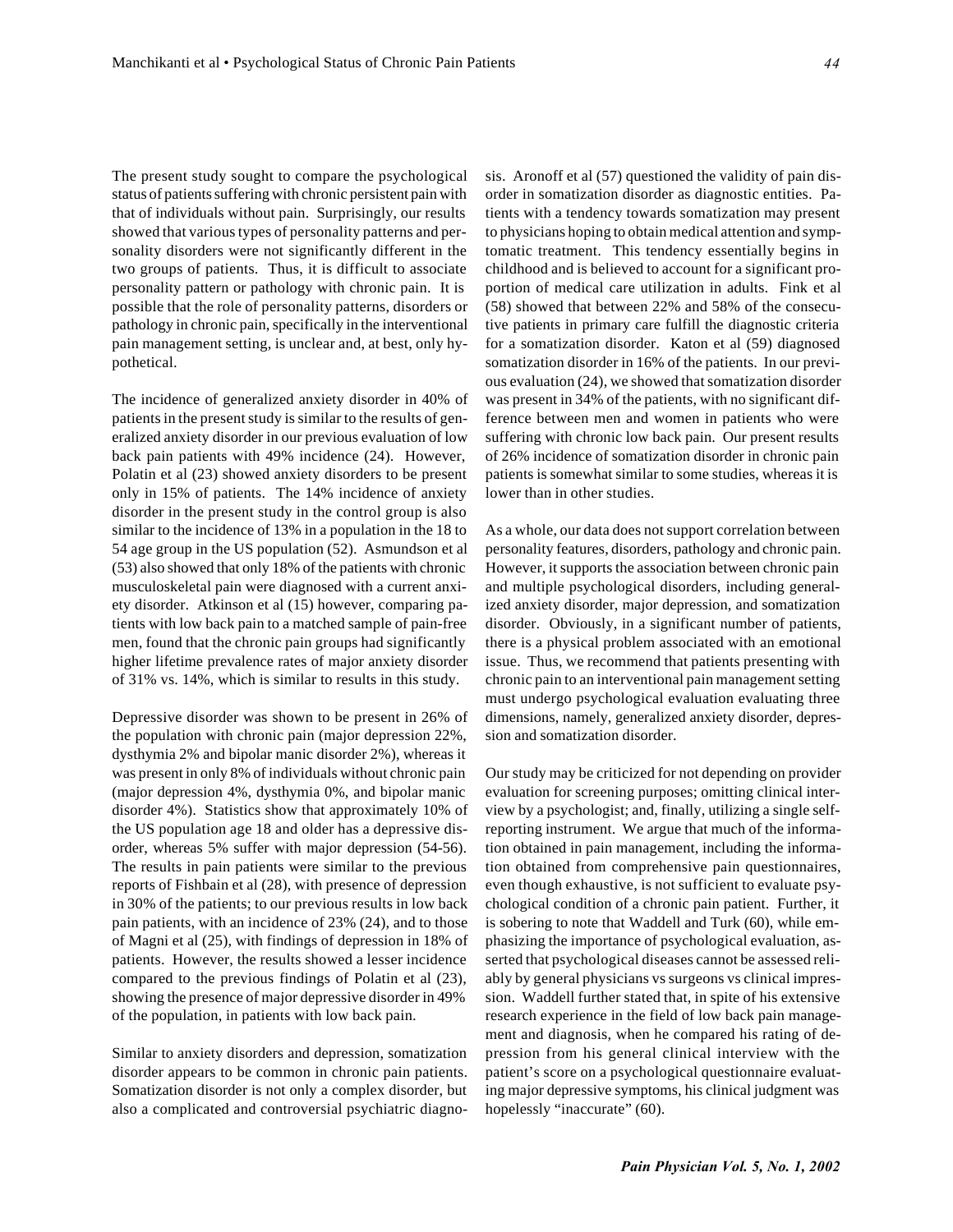We have not utilized a psychological interview in conjunction with MCMI-III evaluation, as our purpose was to evaluate psychological disorders based on a self-reporting instrument for screening purposes. However, further clinician's judgment may selectively refer patients for comprehensive psychological evaluation and subsequent management. Psychologists and psychiatrists may tend to disagree with this approach. However, to maintain appropriate access and manage issues of psychological importance in clinical practice, this approach is essential and also costeffective.

The third criticism may be utilization of a single instrument, namely, the MCMI-III. Multiple psychological evaluations have been designed to evaluate a patient's personality, along with various other issues. Even though arguments exist on both sides about clinical interview and personal impressions as a psychologist, psychiatrist or a physician, most reliable psychological evaluations are performed by self-report instruments or psychological tests. The most commonly used self-reporting instruments in evaluation of chronic pain are the MMPI, MCMI, Millon Behavioral Health Inventory (MBHI), Symptom Check List-90 (SCL-90), Illness Behavior Questionnaire (IBQ), Beck's Depression Inventory (BDI), Hamilton Rating Scale for Depression, Zung Self-rating Depression Scale, and Modified Somatic Perception Questionnaire (MSPQ), among others. The MCMI-III is considered an appropriate test for personality, as well as diagnosis of clinical syndromes. The MCMI-III is an extensive test providing multiple dimensions of personality, along with issues related to pain management, including all the mood disorders and drug dependence, as well as alcohol dependence, etc. The MCMI-III is a questionnaire with 175 questions compared to the MMPI with 566 questions, and is easily administered, as well as less expensive. Even though MCMI-III could be considered too difficult to perform for routine psychological evaluation and chronic pain patients for screening purposes, this test was utilized for the sole purpose of extensive evaluation in this group of patients compared to normal individuals to identify core differences in personality conditions and clinical syndromes. Some also may question the validity of the MCMI. It is intended to be an evolving assessment to be refined as needed on the basis of substantial advances (41).

Currently, more than 400 research articles have been published that employ the MCMI as a major assessment instrument (41). Numerous cross-validation and cross-generalization studies have been and continue to be executed with the goal of evaluating and improving each of the ele-

ments that make up the MCMI: its items, scales, scoring procedures, algorithms, and interpretative text (41). Multiple potential advantages of the MCMI include the relative brevity of the inventory, its theoretical anchoring, its multiaxial format, its construction through three stages of validation, its use of base-rate scores, and its interpretative depth (41). In addition, the findings of multiple investigations into the validity of MCMI interpretative reports provide strong evidence that ratings of its accuracy are higher than can be accounted for by the computer-generated format (41-44). Multiple-item development included not only theory-based structural and functional domains but were also modified to parallel the substantive nature of DSM-IV diagnostic criteria. Internal consistency and test-retest reliability were also demonstrated.

In addition, we may be criticized for utilizing participants in the control group without pain or psychotherapeutic drug therapy and comparing them with pain patients, most of them receiving psychotherapeutic drug therapy. Further, we may be criticized for using the MCMI-III on participants in Group I without psychotherapeutic drug therapy and also without any expected psychiatric disorders. The authors of this study recognize that the MCMI was developed to describe and differentiate among various adult psychiatric patients. It is also recognized that the MCMI was designed to assess personality characteristics and behavioral manifestations that fall outside the normal range of functioning (61). The normative data of the MCMI-III reflect disorder prevalence rates that are unlikely to be found outside mental health settings (61). Millon and Grossman (61) state that the performance of normals on the MCMI-III has yet to be systematically studied. They also reported results of one study designed to investigate the validity of the original MCMI as a screening instrument in a university setting, in which 241 college freshman were administered the MCMI. Using the BR-85 criterion, 75 of these subjects would have been classified as "depressed," greatly exceeding other estimates of prevalence of psychiatric disturbance in an unselected college sample (61). However, we were unable to observe such major abnormalities in the normal population, either with personality patterns, personality pathology, or clinical syndromes. It is also essential to compare nonpain patients without any psychotherapeutic drug therapy to obtain proper data in comparison to pain patients.

We may also face criticism on evaluation of various personality features and severe personality pathology. However, this would be essential to differentiate personality features, personality traits, and personality disorders from severe personality pathology. Personality traits are endur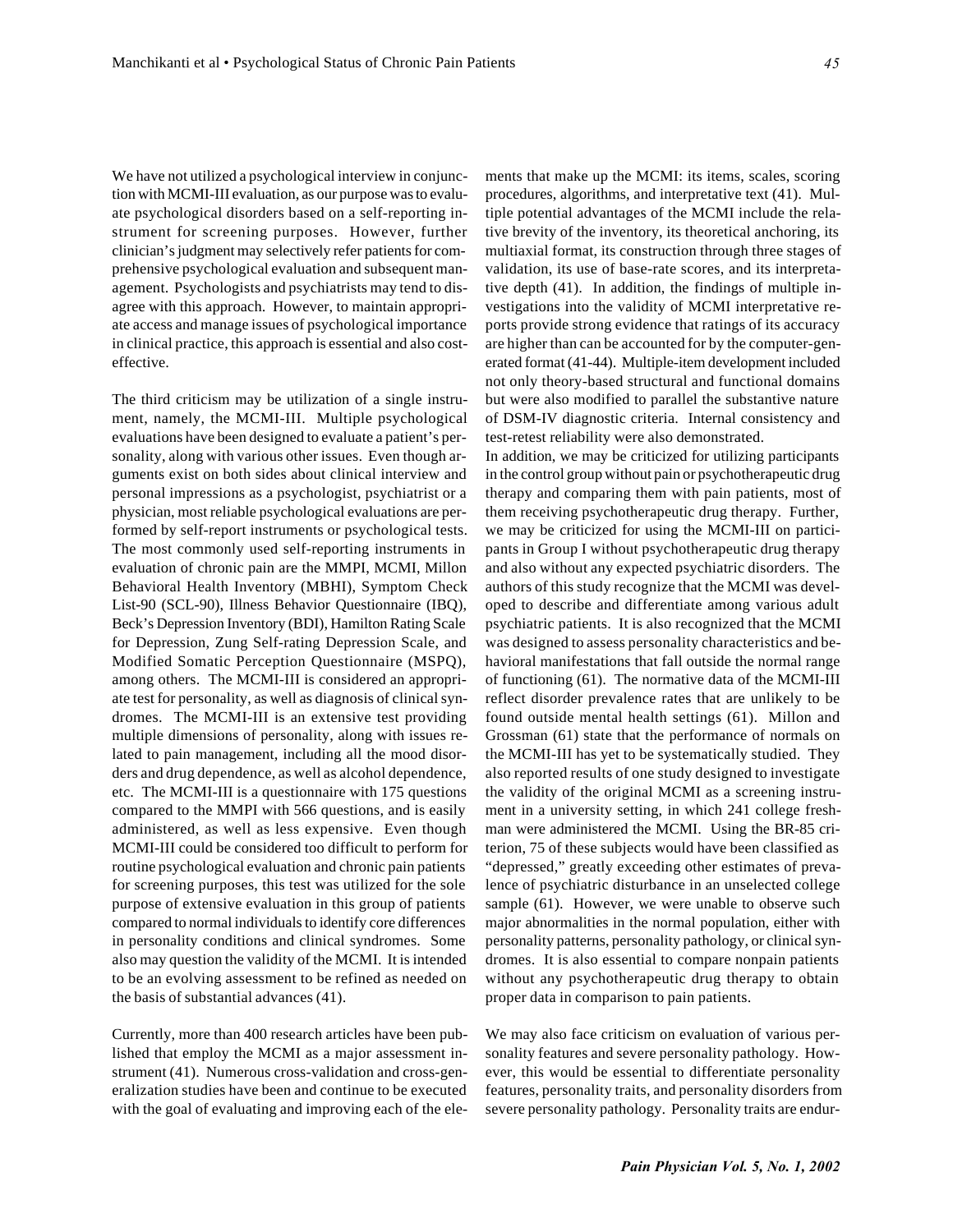ing patterns of personality, relating to, and thinking of the involvement in oneself that is exhibited in a wide range of social and personal contexts. In contrast, the sensitive future of a personality disorder is an enduring pattern of inexperience and behavior that deviates markedly from the expectations of the individuals and culture and is manifested in at least two of the four areas of cognition, affectivity, interpersonal functioning, or impulse control. This enduring pattern is inflexible and pervasive across a wide, broad range of personal and social situations and leads to clinically significant distress or impairment in social, occupational, or other important areas of functioning. However, the pattern is stable and of long duration, its onset can be traced back at least to adolescence or early adulthood, it is not better accounted as a manifestation or consequence of another medical disorder, and is not due to the direct physiological effects of the substance. In addition, specific diagnostic criteria are also provided for each of the personality disorders.

Finally, a common argument is that depressive symptoms and anxiety symptoms are different from depressive disorders such as major depression, dysthymia, or generalized anxiety disorder. However, in this study, instead of a BR of a certain range, we use the diagnosis as evidenced and provided by the interpretative report.

There are no data available in the medical literature with regards to treatment of personality disorders, somatization disorder, and anxiety disorder in chronic pain in relation to outcomes. However, there is some evidence in the literature showing that depression must and should be treated in the context of general medical conditions, which may improve the prognosis of both depression, as well as the general medical conditions (26). Patients with chronic pain frequently do have serious psychopathology, most often, depressive disorders, anxiety disorders, and somatization disorders, as shown in this study. However, chronic pain should not be discounted or ignored because of its association with psychological disorders. Similarly, psychological disorders should not be discounted or ignored because of this association with chronic pain. In addition, it is also important to recognize that not all patients with chronic pain also suffer with psychological disorders. It is also equally important to recognize that psychological disorders, when present, influence pain and may in turn, be influenced by the level of pain. Thus, it is essential to diagnose psychological disorders prior to embarking on interventional procedures and to try to maximally treat psychological disorders to the best of one's ability and reduce the chronic pain to some extent, specifically if a psychological condition is a confounding factor.

#### **CONCLUSION**

A significant number of patients in the chronic pain group presented with generalized anxiety disorder, somatization disorder, and major depression. In addition, a greater proportion of patients also presented with a psychological disorder in the chronic pain group (55% vs 24%). Hence, we conclude that there may not be a significant relationship between personality patterns and chronic pain, whereas a significant proportion of chronic pain patients do suffer with generalized anxiety disorder, somatization disorder and major depression. Hence, it is recommended that all patients with chronic pain presenting for interventional pain management should undergo at least a screening psychological evaluation to evaluate these three factors, if contraindications do not exist.

### **REFERENCES**

- 1. Dersh J, Gatchel RJ, Polatin P. Chronic spinal disorders and psychopathology: Research findings and theoretical considerations. *Spine* 2001; 1:88-94.
- 2. Gatchel RJ. A biopsychosocial overview of pretreatment screening of patients with pain. *Clin J Pain* 2001; 17:192-199.
- 3. Benjamin S, Morris S, McBeth J et al. The association between chronic widespread pain and mental disorder. *Arthritis Rheum* 2000; 43:561-567.
- 4. Benjamin S, Barnes D, Berger S et al. The relationship of chronic pain, mental illness and organic disorders. *Pain* 1988; 32:185-195.
- 5. Brown GK, Nicassio PM, Wallston KA. Pain coping strategies and depression in rheumatoid arthritis. *J Consult Clin Psychol* 1989; 57:652-657.
- 6. Wolfe F. Fibromyalgia. In Sessle BJ, Bryant PS, Dionne RA (eds). *Temporomandibular Disorders and Related Pain Conditions*. IASP Press, Seattle, 1995, pp 31-46.
- 7. Bennett RM, Burckhardt CS, Clark SR et al. Group treatment of fibromyalgia. *J Rheumatol* 1996; 23:521- 528.
- 8. Romano JM, Turner JA. Chronic pain and depression: Does the evidence support a relationship? *Psychol Bull* 1985; 97:18-34.
- 9. Barsky AJ, Wyshak G, Klerman GL. Medical and psychiatric determinants of outpatient utilization. *Med Care* 1986; 24:548-560.
- 10. Macfarlane GJ, Morris S, Hunt IM et al. Chronic widespread pain in the community: The influence of psychological symptoms and mental disorder on healthcare seeking behaviour. *J Rheumatol* 1999; 26:413- 419.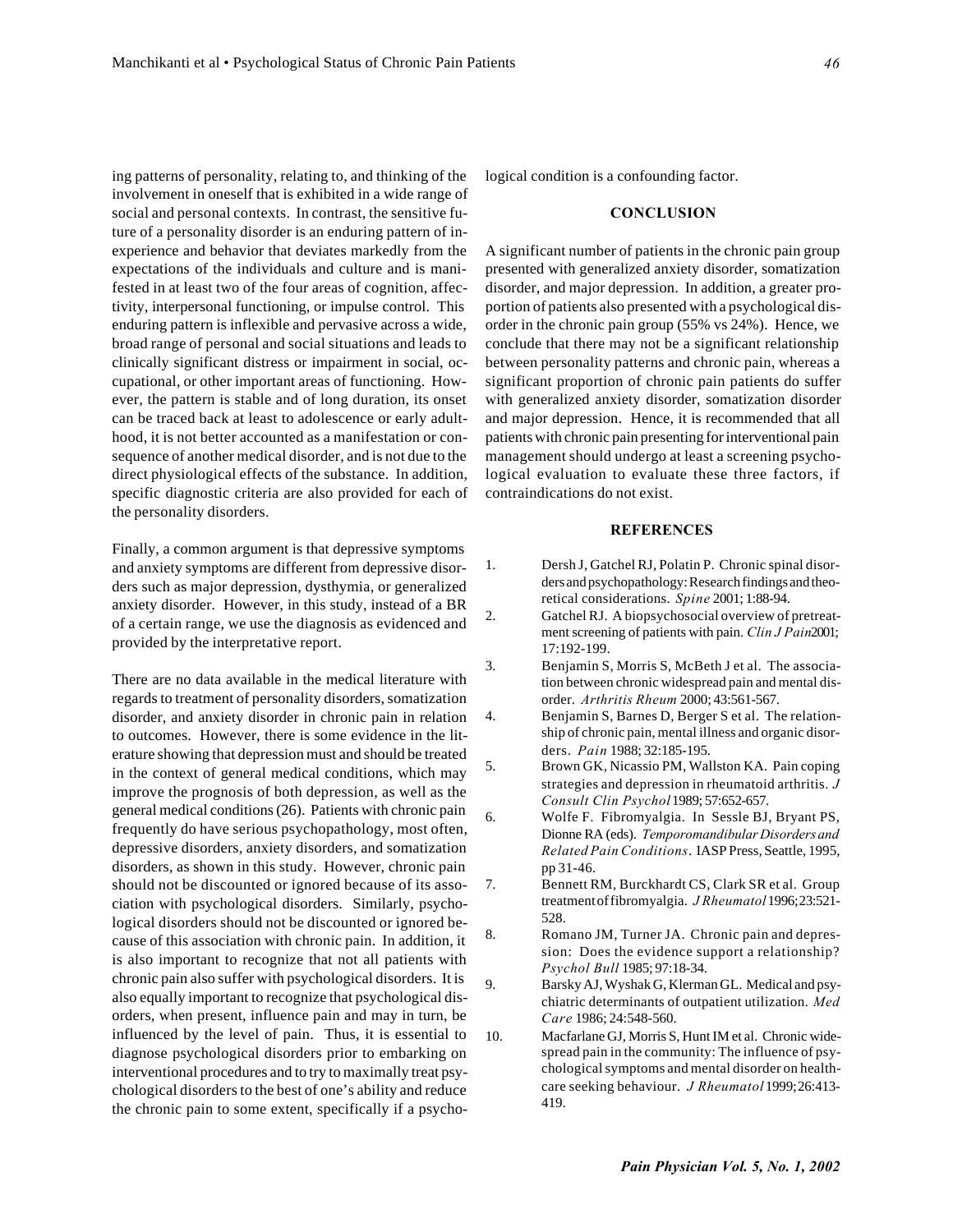- 11. Makela M, Heliovaara M. Prevalence of primary fibromyalgia in the Finnish population. *BMJ* 1991; 303:216-219.
- 12. Krishnan KRR, France RD, Pelton S et al. Chronic pain and depression. I. Classification of depression in chronic low back pain patients. *Pain* 1985; 22:279- 287.
- 13. Von Korff M, Le Resch L, Dworkin S. First onset of common pain symptoms: A prospective study of depression as a risk factor. *Pain* 1993; 55:251-258.
- 14. Magni G, Morreschi C, Rigatti-Luchini S et al. Prospective study on the relationship between depressive symptoms and chronic musculoskeletal pain. *Pain* 1994; 56:289-297.
- 15. Atkinson JH, Slater MA, Patterson TL et al. Prevalence, onset, and risk of psychiatric disorders in men with chronic low back pain: A controlled study. *Pain* 1991; 45:111-121.
- 16. Magni G. Chronic low-back pain and depression: An epidemiologic survey. *Acta Psychiatr Scand* 1984; 70:614-617.
- 17. Ham LP, Andrasik F, Packard RC et al. Psychopathology in individuals with posttraumatic headaches and other pain types. *Cephalgia* 1994; 14:118-126.
- 18. Merikangas KR. Association between psychopathology and headache syndromes. *Curr Opin Neurol* 1995; 8:248-251.
- 19. Okasha A, Ismail MK, Khalil AH et al. A psychiatric study of non-organic chronic headache patients. *Psychomatics* 1999; 40:233-238.
- 20. Kight M, Gatchel RJ, Wesley L. Temporomandibular disorders: Evidence for significant overlap with psychopathology. *Health Psychol* 1999; 18:177-182.
- 21. Savidge CJ, Slade P. Psychological aspects of chronic pelvic pain. *J Psychosom Res* 1997; 42:433-444.
- 22. Epstein SA, Kay G, Clauw D et al. Psychiatric disorders in patients with fibromyalgia: A multicenter investigation. *Psychosomatics* 1999; 40:57-63.
- 23. Polatin PB, Kinney RK, Gatchel RJ et al. Psychiatric illness and chronic low back pain: The mind and the spine –which goes first? *Spine* 1993; 18:66-71.
- 24. Manchikanti L, Pampati V, Fellows B et al. Characteristics of chronic low back pain in patients in an interventional pain management setting: A prospective evaluation. *Pain Physician* 2001; 4:131-142.
- 25. Magni G, Caldieron C, Rigatti-Luchini S et al. Chronic musculoskeletal pain and depressive symptoms in the general population: An analysis of the 1st National Health and Nutrition Examination Survey data. *Pain* 1990; 43:299-307.
- 26. Rush AJ, Polatin P, Gatchel RJ. Depression and chronic low back pain. *Spine* 2000; 25:2566-2571.
- 27. Ahles TA, Khan SA, Yunus MB et al. Psychiatric status of patients with primary fibromyalgia, patient with rheumatoid arthritis, subjects without pain: A blind comparison of DSM-III diagnoses. *Am J Psychiat*

1991; 148:1721-1726.

- 28. Fishbain DA, Cutler R, Rosomoff HL et al. Chronic pain associated depression: Antecedent or consequence of chronic pain? A review. *Clin J Pain* 1997; 13:116- 137.
- 29. Main CJ, Waddell G. Psychiatric distress. In Waddell G (ed). *The Back Pain Revolution*. Churchill Livingstone, Philadelphia, 1998, pp 173-186.
- 30. Sullivan M, Katon W. Somatization: the path between distress and somatic symptoms. *Am Pain Soc J* 1993; 2:141-149.
- 31. Barsky AJ, Klerman GL. Overview: hypochondriasis, bodily complaints, and somatic styles. *Am J Psychiat* 1983; 140:273-283.
- 32. Davis PJ, Reeves JL, Hastie BA et al. Depression determines illness conviction and pain impact: A structural equation modeling analysis. *Pain Med* 2000; 1:238-246.
- 33. Epker J, Block AR. Presurgical psychological screening in back pain patients: A review. *Clin J Pain* 2001; 17:200-205.
- 34. Carragee EJ. Psychological screening in the surgical treatment of lumbar disc herniation. *Clin J Pain* 2001; 17:215-219.
- 35. Wells KB, Sherbourne C, Shoenbaum M et al. Impact of disseminating quality improvement programs for depression in managed primary care. A randomized controlled trial. *JAMA* 2000; 283;212-220.
- 36. Depression Guidelines Panel. *Depression in Primary Care, I: Detection and Diagnosis.* Rockville, MD. US Dept of Health and Human Services, 1993. US Public Health Service, Agency for Health Care Policy and Research publication 93-0550.
- 37. Depression Guidelines Panel. *Depression in Primary Care, II: Treatment of Major Depression.* Rockville, MD, US Dept of Health and Human Services; 1993. US Public Health Service, Agency for Health Care Policy and Research publication 93-0551.
- 38. Schulberg HC, Block MR, Madonia MJ et al. Treating major depression in primary care practice: 8-month clinical outcomes. *Arch Gen Psychiatry* 1996; 53:913- 919.
- 39. Malt UF, Robak OH, Madsbu H-P et al. The Norwegian Naturalistic Treatment Study of Depression in General Practice (NORDEP)-I: Randomized double blind study. *BMJ* 1999; 318:1180-1184.
- 40. Attikson CC, Zich JM. *Depression in Primary Care: Screening and Detection*. New York, NY, Routledge, 1990.
- 41. Millon T. MCMI-III Manual, ed 2, NCS, Inc., Minneapolis, 1997.
- 42. Craig RJ (ed). *The Millon Clinical Multiaxial Inventory: A Clinical Research Information Synthesis*. Lawrence Erlbaum, Hillsdale.
- 43. Moreland KL, Onstad JA. Validity of Millon's computerized interpretation system for the MCMI: A con-